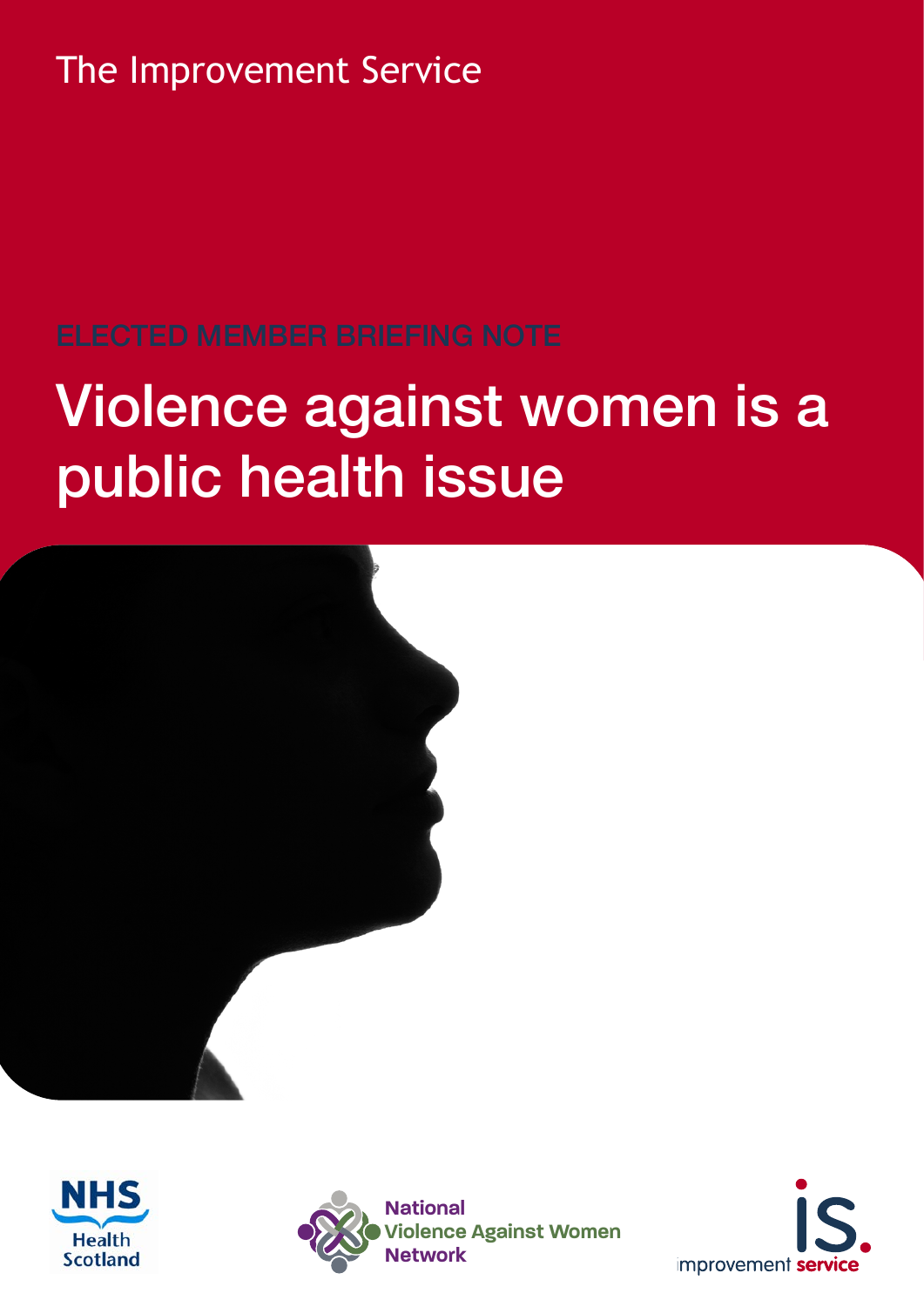### What is the purpose of the briefing note series?

The Improvement Service (IS) has developed an Elected Members Briefing Series to help elected members keep pace with key issues affecting local government.

Some briefing notes will be directly produced by IS staff but we will also make available material from as wide a range of public bodies, commentators and observers of public services as possible.

We will use the IS website and elected member e-bulletin to publicise and provide access to the briefing notes. All briefing notes in the series can be accessed at [www.improvementservice.org.uk/](http://www.improvementservice.org.uk/elected-member-guidance-and-briefings.html) [elected-member-guidance-and-briefings.html](http://www.improvementservice.org.uk/elected-member-guidance-and-briefings.html)

### About this briefing note

This briefing is one in a series raising awareness of the causes and consequences of violence against women and girls (VAWG) and highlighting some of the good practice around Scotland in tackling VAWG and gender inequality.

Specifically, this briefing aims to highlight the need to tackle violence against women and girls in order to achieve Scotland's public health priorities. This briefing shows that all forms of VAWG are linked to Scotland's new Public Health priorities, and suggests how elected members can consider these links in their work in their local communities.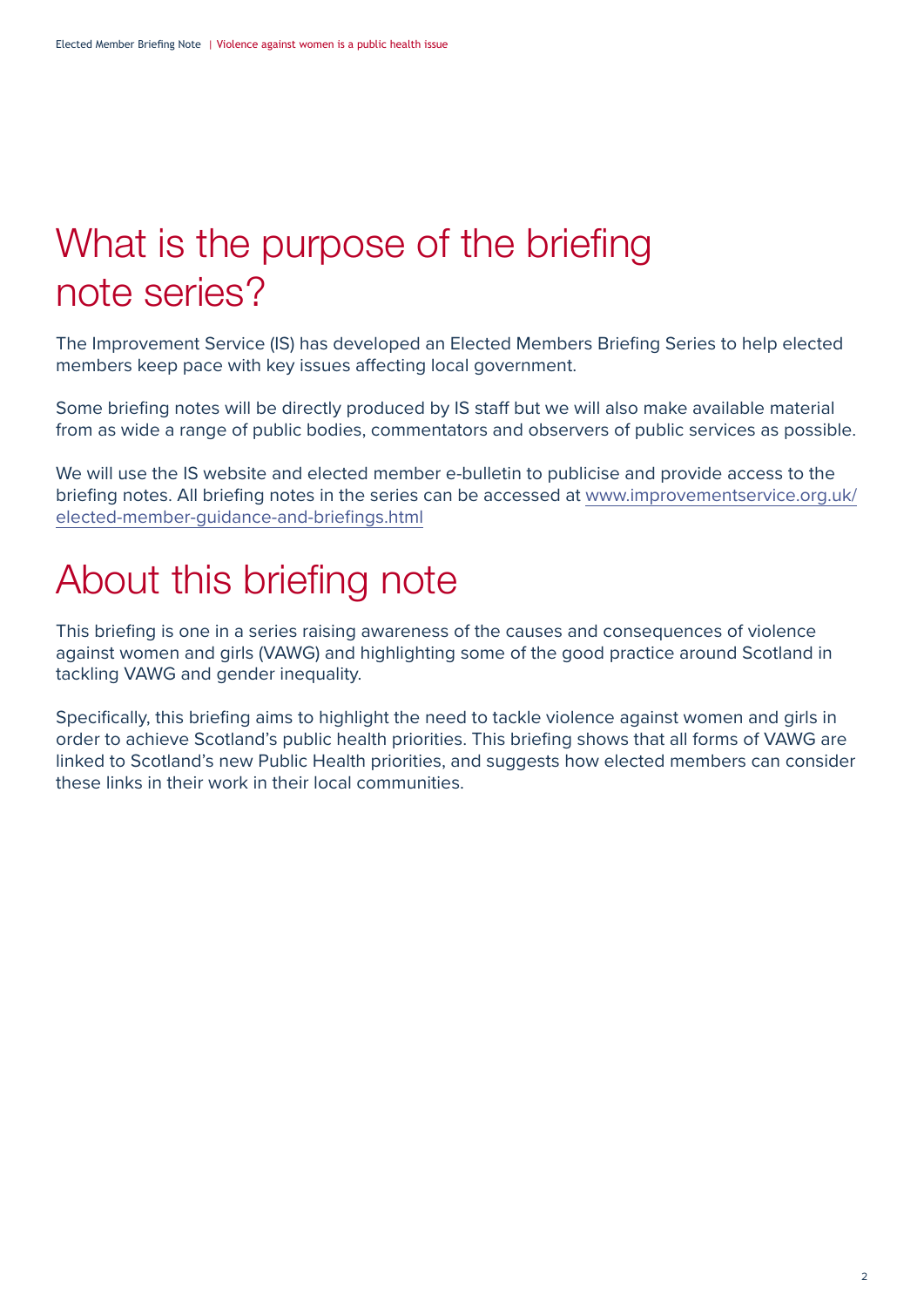### <span id="page-2-0"></span>What is the issue and why does it matter?

Violence Against Women and Girls (VAWG) damages health and wellbeing, and is a key public health issue. The World Health Organisation recognises VAWG as a major public health problem and a violation of women's human rights.<sup>1</sup>

Women and children who experience VAWG are at increased risk of experiencing inequality of outcomes throughout their life, including lower levels of physical and mental wellbeing and increased risk of harm. VAWG includes domestic abuse, rape, sexual assault, stalking, commercial sexual exploitation (including prostitution), and so called 'honour based' violence, including female genital mutilation and forced marriage. The physical, emotional and psychological consequences of violence and abuse are significant predictors of poor health and strong risk factors for poor health outcomes[.2](#page-7-0)

The priorities in [Equally Safe: Scotland's Strategy for Preventing and Eradicating Violence Against](https://www.gov.scot/binaries/content/documents/govscot/publications/strategy-plan/2018/04/equally-safe-scotlands-strategy-prevent-eradicate-violence-against-women-girls/documents/00534791-pdf/00534791-pdf/govscot%3Adocument/00534791.pdf)  [Women and Girls](https://www.gov.scot/binaries/content/documents/govscot/publications/strategy-plan/2018/04/equally-safe-scotlands-strategy-prevent-eradicate-violence-against-women-girls/documents/00534791-pdf/00534791-pdf/govscot%3Adocument/00534791.pdf) directly contribute to a number of priorities set out in the Public Health Priorities [for Scotland.](https://www.gov.scot/binaries/content/documents/govscot/publications/corporate-report/2018/06/scotlands-public-health-priorities/documents/00536757-pdf/00536757-pdf/govscot%3Adocument/00536757.pdf) Both strategies also promote a strong focus on prevention, early intervention, innovation, and accountability. Equally Safe recognises that VAWG is rooted in structural gender inequalities, and therefore requires a whole-population approach to address it. If we are to achieve Scotland's public health priorities, we need to recognise VAWG as a public health issue. Some examples to consider under each public health priority are:

#### **A Scotland where we live in vibrant, healthy and safe places and communities**



VAWG negatively impacts on the health and safety of people and communities.

- In 2017-18 there were 59,541 domestic abuse incidents recorded by Police Scotland.<sup>[3](#page-7-0)</sup>
- In 81% of all cases a woman was abused by a man.
- Women are also the most likely victims of stalking and tend to experience severe and lasting effects.<sup>[4](#page-7-0)</sup>

In order to create vibrant, healthy and safe places and communities we need to tackle VAWG in all its forms and understand the greater risks to safety that women face as a result.

#### **A Scotland where we flourish in our early years**



- Being a victim of physical. sexual and/ or emotional abuse and growing up in a household where abuse takes place are recognised as Adverse Childhood Experiences (ACEs) that increase people's likelihood of experiencing poor health and other negative outcomes in adulthood.
- Almost two thirds of children who experience domestic abuse also experience physical or emotional abuse or are neglected.<sup>5</sup>
- Around 1 in 20 children in the UK have been sexually abused.<sup>6</sup>

Ensuring that early and trauma-informed support is in place to identify and respond to children affected by VAWG is key to ensuring they flourish in their early years and are supported to achieve their full potential later in life.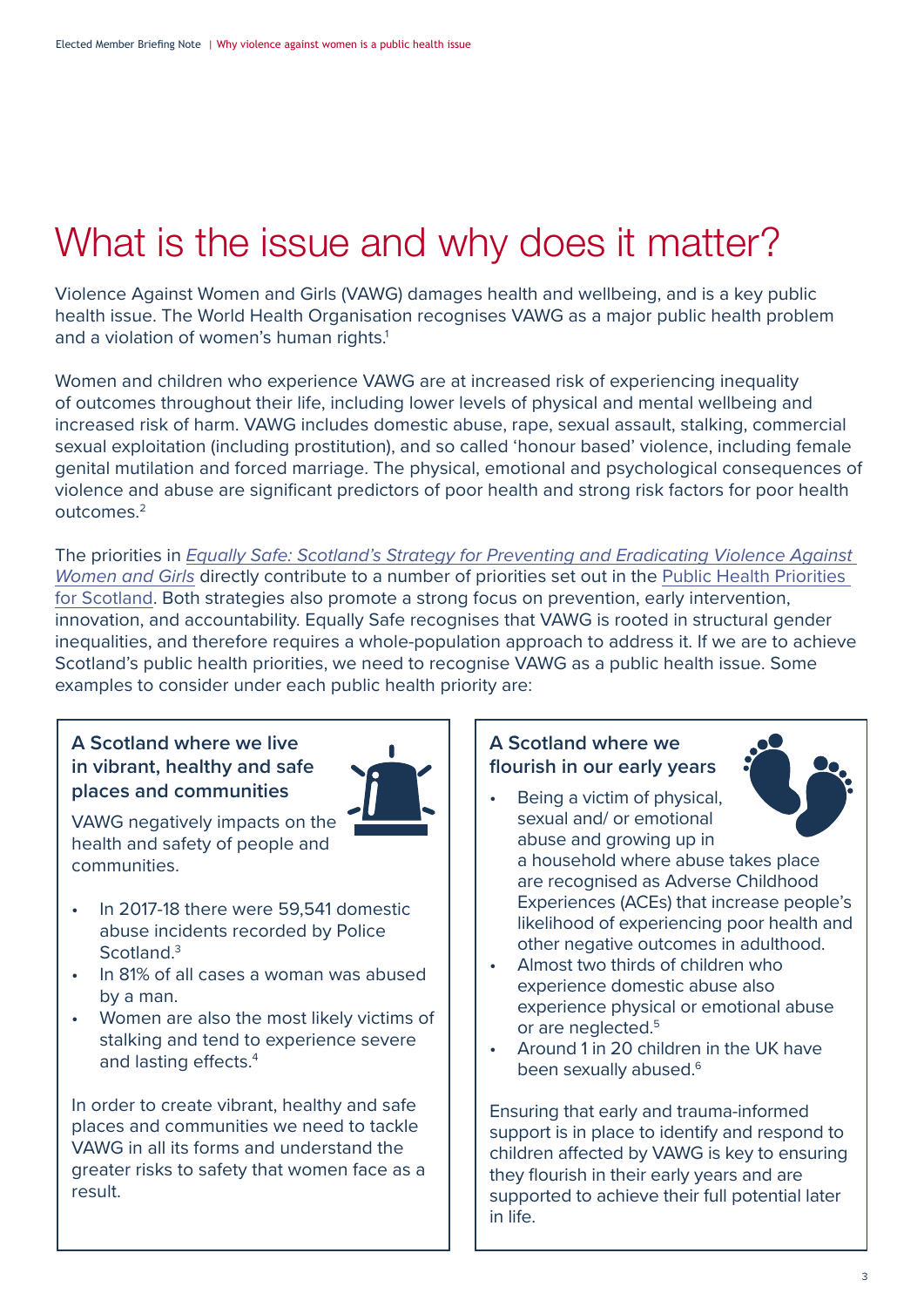#### <span id="page-3-0"></span>**A Scotland where we have good mental wellbeing**

All forms of VAWG are repeatedly shown to have a damaging impact on women and children's mental wellbeing.



- Around half of all mental health service users have been physically and/or sexually abused as children.<sup>7</sup>
- Women subjected to domestic abuse are at almost twice the risk of experiencing poor mental health than women not exposed to domestic abuse.<sup>8</sup>

A whole systems approach to mental wellbeing must therefore include recognition of the adverse effects of VAWG.

#### **A Scotland where we have a sustainable, inclusive economy with equality of outcomes for all**



We know that gender inequality

and VAWG have a negative impact on women's social, economic and political equality.

- Women are paid on average 15% less per hour than men.
- Women are also four times more likely to give up work due to caring responsibilities, and are more likely to be in low paid, parttime employment to men, putting them at greater risk of poverty.
- 89% of women experience financial abuse, as an aspect of coercive control, when experiencing domestic abuse.<sup>10</sup>
- Welfare reforms have a disproportionate impact on women and children, particular those with complex needs and barriers.
- Welfare reforms have also been cited as an exacerbating issue for involvement in prostitution in the absence of alternative options[.11](#page-7-0)

#### **A Scotland where we reduce the use of and harm from alcohol, tobacco and other drugs**



- Alcohol and drugs can also be used as a coping mechanism for women affected by VAWG, which in turn puts them at increased risk of further harm.
- Alcohol use is shown to be present in many cases where women report experiences of violence, particularly intimate partner violence.<sup>9</sup>
- Women who experience commercial sexual exploitation as a form of VAWG, and particularly those engaged in prostitution, are shown to be more vulnerable to drug addiction.

#### **A Scotland where we eat well, have a healthy weight and are physically active**



VAWG can impact the ability of women and children to live

healthy and active lifestyles. Public Health Scotland's priorities recognise that negative health outcomes are inextricably linked to social inequalities and that addressing health inequalities is a social justice issue.<sup>12</sup>

- We know that women and children are more at risk of poverty, particularly if they have experienced VAWG, and that forms of financial abuse and coercive control can make it difficult for women to be physically healthy[.13](#page-7-0)
- Women and girls who experience violence and abuse are also far more likely to develop eating disorders.

Given the scale and impact of VAWG, we cannot achieve Scotland's Public Health priorities unless we work to eradicate and prevent VAWG.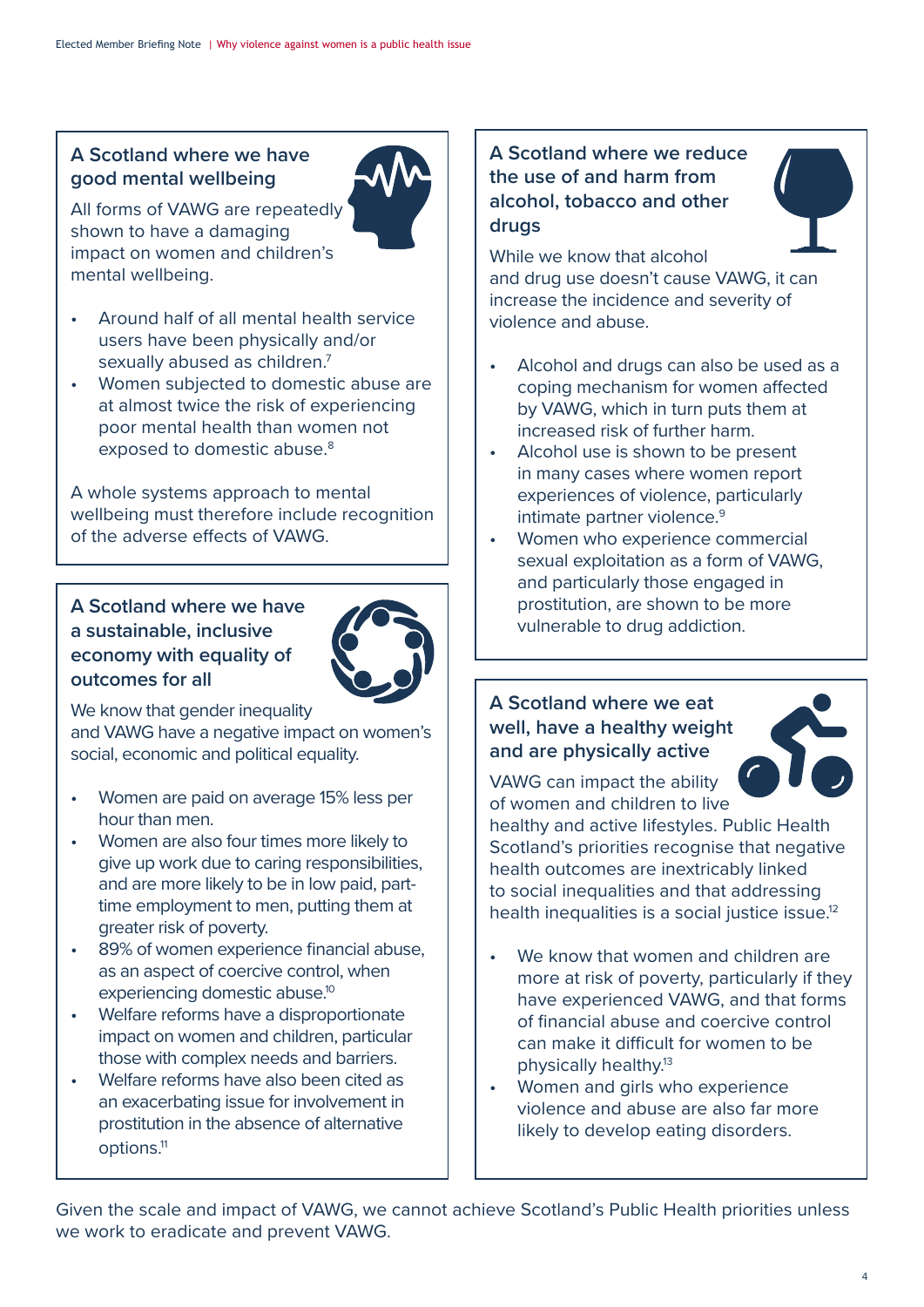### <span id="page-4-0"></span>What does this mean for elected members?

Public Health is "what we as a society do, collectively, to assure the conditions in which people can be healthy.["14](#page-7-0) The development of Scotland's public health strategy brings an increased focus on the need to improve the health and wellbeing of women and children across Scotland.

Elected members have a key role to play in ensuring your local area develops a joined-up approach to tackling VAWG and achieving Scotland's public health priorities.

- Elected members represent communities where women and children's wellbeing is negatively impacted by their experiences or risk of VAWG. Local communities cannot experience progression in any of the public health priorities whilst VAWG is prevalent in Scottish society. The Public Sector Equality Duty (2011) and Children and Young People Act (Scotland) 2014 require that local authorities protect and promote the wellbeing of citizens by holding organisations and individuals to account to address inequality.
- As the definition above suggests, a Public Health approach requires collective action and a whole systems approach. Recognising VAWG as a public health issue means that joined up working between all thematic community planning partnerships is essential. Elected members have a key role to play in supporting this joined-up approach.
- Elected members can also play a key role in ensuring that a gendered approach is taken to progressing public health priorities at both a local and national level. This approach should be underpinned by the understanding that women experience inequalities because of their gender and that taking forward actions to improve gender equality and reduce VAWG will make a real and positive impact on improving public health. Under the Fairer Scotland Duty (2018), public bodies must actively consider how they can reduce inequalities of outcome, caused by socioeconomic disadvantage, when making strategic decisions.
- VAWG is estimated to cost the Scottish public purse £4 billion, but since VAWG is often hidden and undisclosed, the statistics available represent a significant underestimate.<sup>15</sup> This includes costs associated with medical care, mental health, substance misuse and social care needs caused by VAWG and gender inequalities embedded across society. These costs will impact elected members' local economy.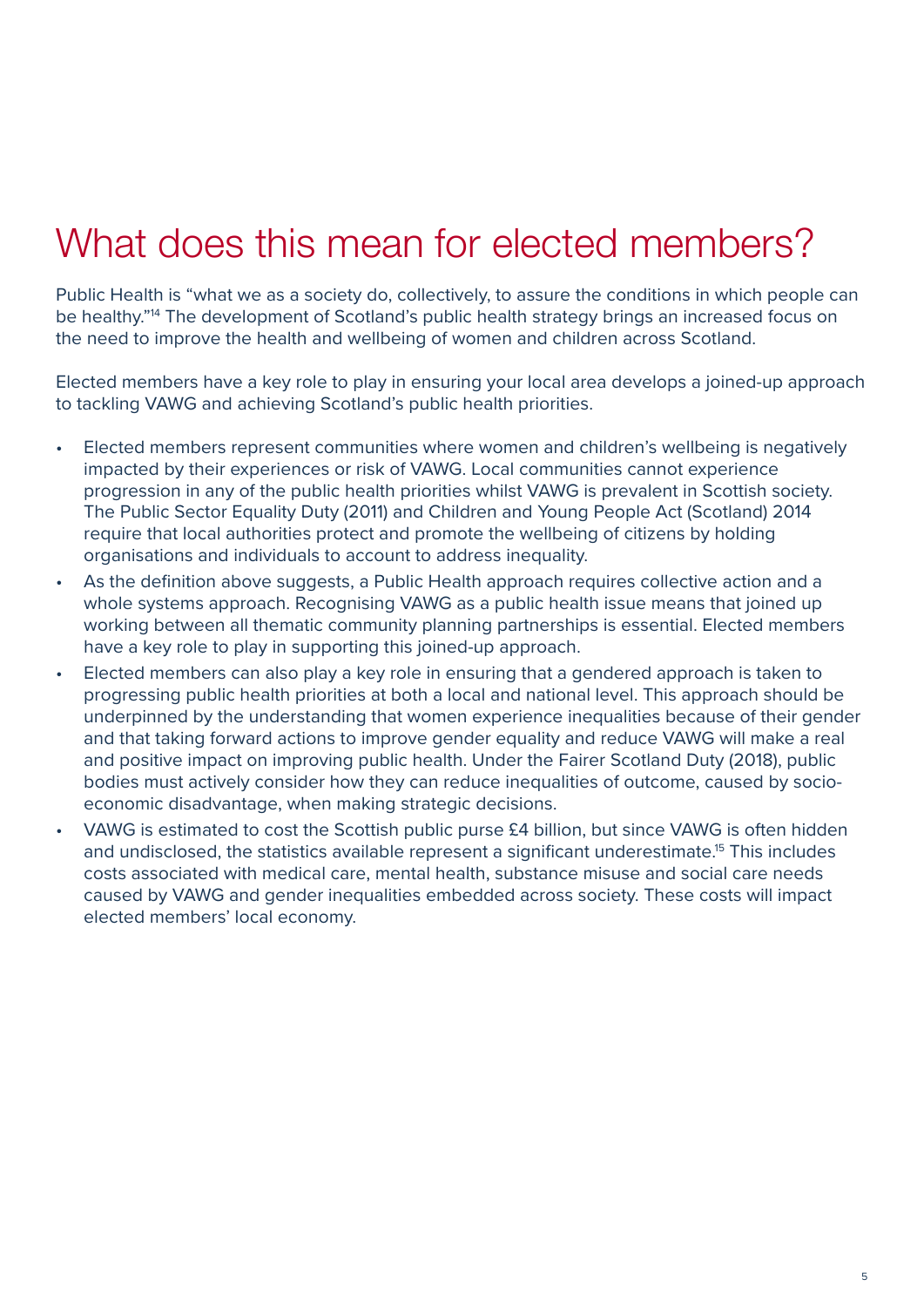### What does good practice look like in the area?

### Encouraging collaborative working

Elected members can encourage and support joined-up working among local VAW Partnerships, Health and Social Care Partnerships and other key strategic partnerships to help achieve shared outcomes around improving the health and wellbeing of women and children. Public Heath Scotland will champion a whole systems approach to tackling health inequalities, and to support the work of VAW Partnerships this approach should also include collaboration with partnerships across Community Safety, Community Justice, Alcohol and Drugs, and Children and Young People. Elected members can play a key strategic role in ensuring that this new body represents these key local partnerships and supports their work.

#### Adopting a gendered approach to public health priorities

A gendered approach to public health is essential for recognising VAWG as a priority. Elected Members can use their strategic influence to encourage a gendered approach to all public health priorities, particularly highlighting how VAWG is connected to each priority. Elected Members can also highlight the need for sustainable and trauma-informed early intervention services for those who have experienced VAWG as a means of addressing health inequalities resulting from VAWG. By understanding the gendered nature of health inequalities, elected members can support work in their local area which addresses public health priorities. This could mean emphasising all forms of VAWG as key ACE factors which impact children and young people's health, and encouraging collaborative work between Alcohol and Drugs Partnerships and Violence Against Women Partnerships in highlighting the links between substance misuse and abuse. Elected Members can use Scotland's national strategy on VAWG, Equally Safe, to champion a whole-systems approach which identifies and responds to VAWG, and holds perpetrators to account by challenging gender inequalities which perpetuate men's violence against women.

#### Championing effective prevention and early intervention for women and children affected by VAWG to divert them away from negative health outcomes

It is important that all local strategic partners recognise the impact that VAWG has on health and wellbeing, and that this is considered a key public health issue. Elected members can support the work of prevention and early intervention of those affected by VAWG. There are several initiatives which aim to address women's risk and experiences of VAWG such as the [Equally Safe in Higher](https://www.strath.ac.uk/humanities/schoolofsocialworksocialpolicy/equallysafeinhighereducation/eshetoolkit/)  [Education Toolkit,](https://www.strath.ac.uk/humanities/schoolofsocialworksocialpolicy/equallysafeinhighereducation/eshetoolkit/) a free resource for Scottish universities working to prevent gender-based violence (GBV) on their campuses. Close The Gap's [Equally Safe at Work](https://www.equallysafeatwork.scot/about/) accreditation programme addresses workplace gender inequality as a fundamental step to preventing violence against women. Community-based early interventions that support women and children to recover from their experiences of VAWG, such as Cedar ([Children Experiencing Domestic Abuse Recovery\)](https://www.cedarnetwork.org.uk/), are key to improving outcomes for children. Elected members can use key learning from this work and, where possible, champion such programmes as a way to promote safe and healthy communities by tackling VAWG and mitigating its impact. Tackling the inequalities that women and children experience will improve the health and wellbeing of people and communities more widely.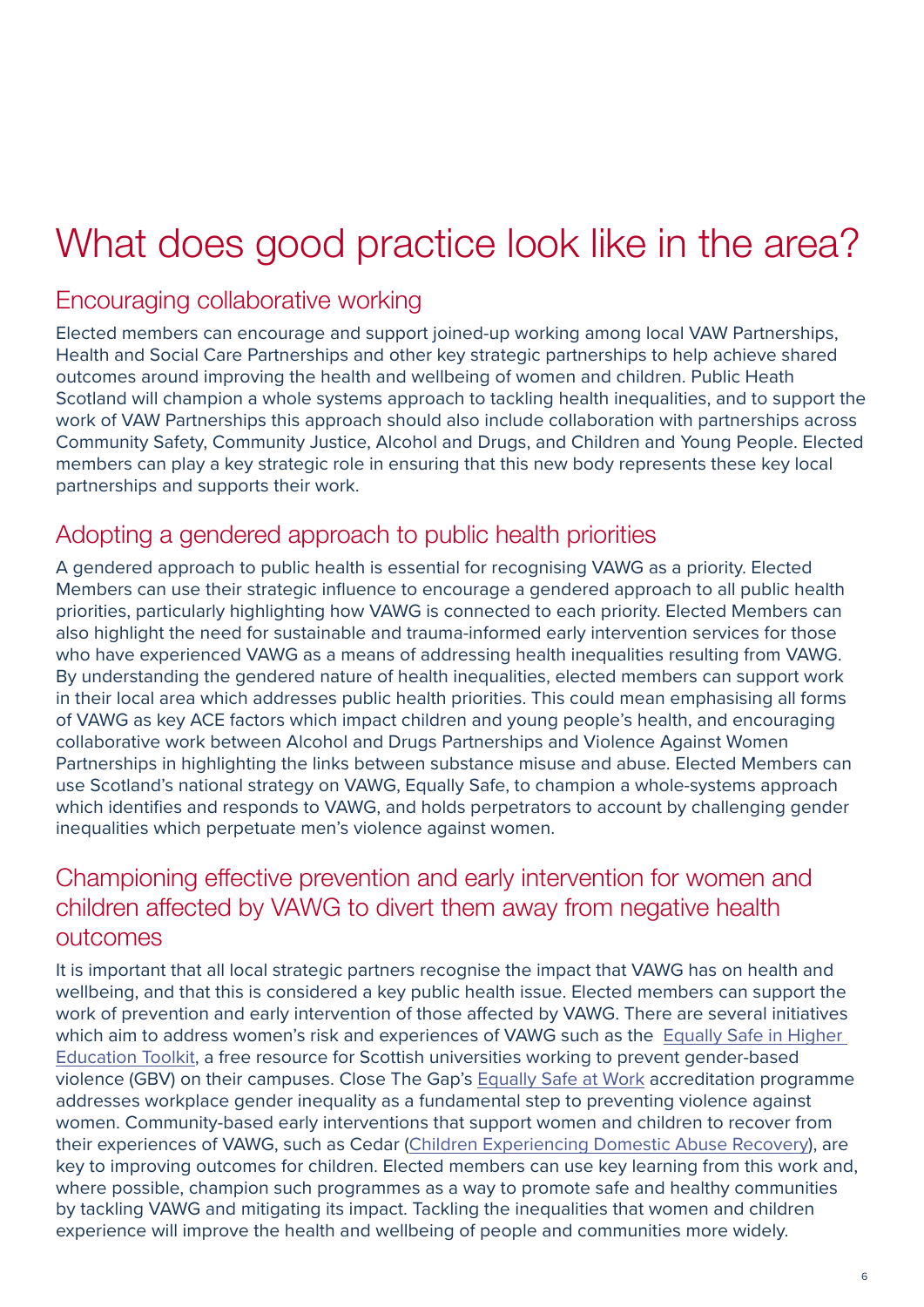## Key actions for elected members to consider

Elected members can:

- Recognise the need to address VAWG as a public health issue and support a public health approach to be adopted to tackling VAWG in local communities.
- Support the work of local Violence Against Women Partnerships by encouraging strategic links and shared outcomes on public health with other local partnerships such as Health and Social Care, Community Safety, Community Justice, Alcohol and Drugs, and Children and Young People.
- Adopt a gendered approach to public health and promote an understanding of VAWG under each of Scotland's Public Health Priorities.
- Support and champion early intervention and prevention services which address the impact of VAWG on women and children's health and wellbeing.
- Champion the need to identify and change systems that perpetuate VAWG and hold perpetrators of VAWG to account for their behaviours
- Champion approaches that ensure men and boys are encouraged and supported to understand the gendered nature of VAWG, promote gender equality, and challenge the attitudes, behaviours and beliefs that underpin the continuing prevalence of VAWG across all its forms.

### Further support and contacts

The Improvement Service coordinates the National Violence Against Women Network, which provides support to multi-agency VAW Partnerships across Scotland. Please contact [vaw@](mailto:vaw%40improvementservice.org.uk?subject=) [improvementservice.org.uk](mailto:vaw%40improvementservice.org.uk?subject=) for more details, or follow us [@VAWNetwork.](https://twitter.com/VAWNetwork)

For more VAWG briefings in this series, please visit the [Improvement Service website](http://www.improvementservice.org.uk/tackling-vaw-support-for-elected-members-and-cpps.html).

This briefing was produced in partnership with NHS Health Scotland, and with further support from COSLA.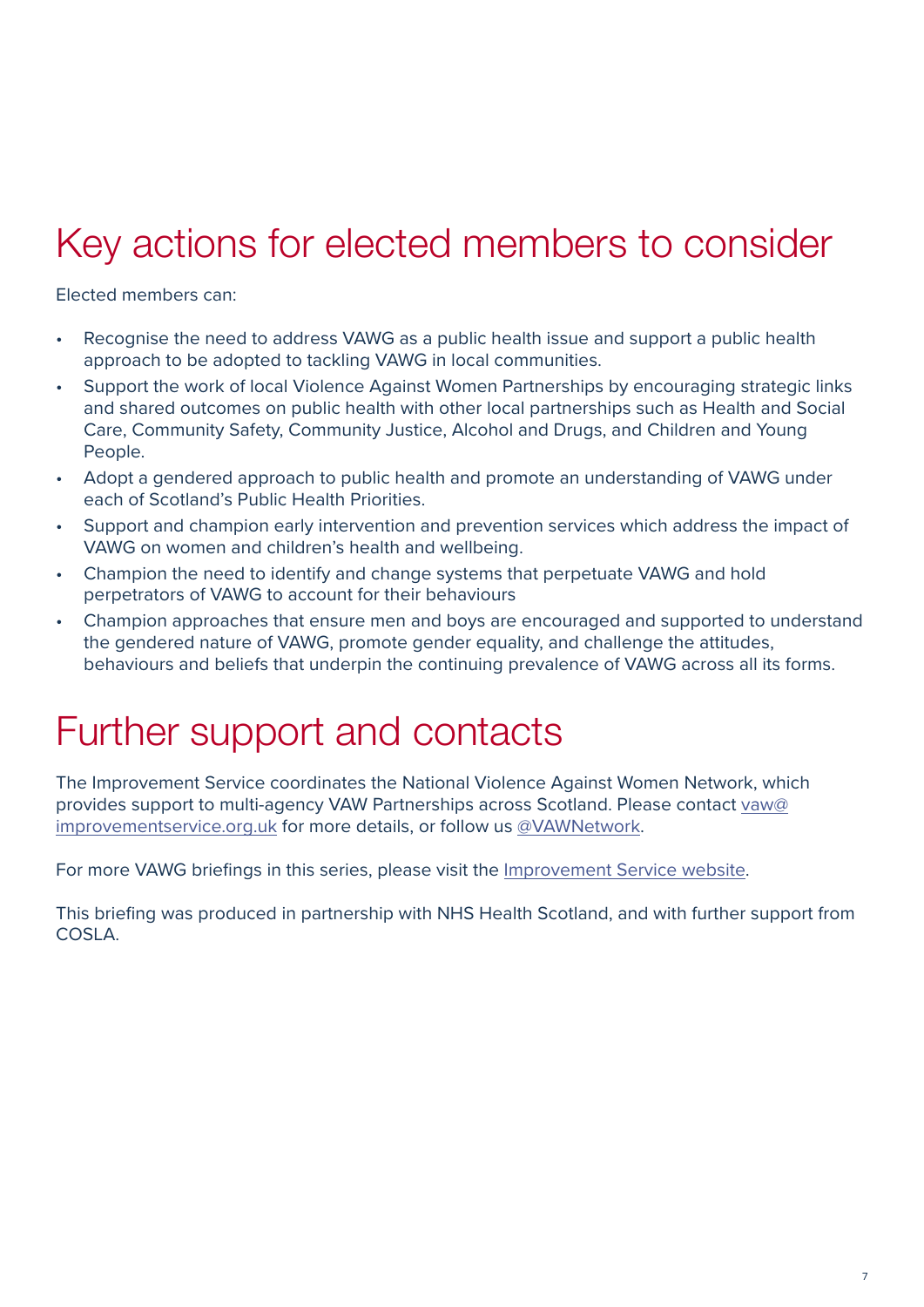### <span id="page-7-0"></span>**References**

- WHO, [Violence Against Women: Fact sheet](https://www.who.int/news-room/fact-sheets/detail/violence-against-women), 2017.
- NHS Scotland, [GBV: an overview](http://www.healthscotland.scot/media/2096/gbv-an-overview.pdf), 2018.
- Scottish Government, [Domestic Abuse in Scotland](https://www.gov.scot/binaries/content/documents/govscot/publications/statistics/2018/11/domestic-abuse-recorded-police-scotland-2017-18/documents/00543362-pdf/00543362-pdf/govscot%3Adocument/00543362.pdf), 2018.
- NHS Scotland, [GBV: an overview](http://www.healthscotland.scot/media/2096/gbv-an-overview.pdf), 2018.
- Co-ordinated Action Against Domestic Abuse (CAADA). In plain sight: The evidence from [children exposed to domestic abuse](http://www.safelives.org.uk/sites/default/files/resources/In_plain_sight_the_evidence_from_children_exposed_to_domestic_abuse.pdf). 2014.
- NSPCC, [Child sexual abuse: statistics briefing](https://learning.nspcc.org.uk/research-resources/statistics-briefings/child-sexual-abuse/).
- Lazenbatt, 2010. The impact of abuse and neglect on the health and mental health of children [and young people](https://www.choiceforum.org/docs/impactabuse.pdf).
- NHS Scotland, [GBV: an overview](http://www.healthscotland.scot/media/2096/gbv-an-overview.pdf), 2018.
- Devries KM, Child JC, Bacchus LJ, Joelle M, Gail F, Kathryn G, et al. Intimate partner violence victimization and alcohol consumption in women: a systematic review and meta analysis. 2014
- Close The Gap (2018) [Women, work and poverty in Scotland: What you need to know](https://www.closethegap.org.uk/content/resources/1---Women-work-and-poverty-what-you-need-to-know.pdf).
- Scottish Government, Exploring available knowledge and evidence on prostitution in Scotland [via practitioner-based interviews](https://www.gov.scot/binaries/content/documents/govscot/publications/research-and-analysis/2017/02/exploring-available-knowledge-evidence-prostitution-scotland-via-practitioner-based-interviews/documents/00514437-pdf/00514437-pdf/govscot%3Adocument/00514437.pdf), 2017.
- Scottish Government, [Scotland's Public Health Priorities](https://www.gov.scot/binaries/content/documents/govscot/publications/corporate-report/2018/06/scotlands-public-health-priorities/documents/00536757-pdf/00536757-pdf/govscot%3Adocument/00536757.pdf), 2018.
- Close The Gap (2018) [Women, work and poverty in Scotland: What you need to know](https://www.closethegap.org.uk/content/resources/1---Women-work-and-poverty-what-you-need-to-know.pdf).
- [Public Health Reform](https://publichealthreform.scot/whole-system-approach/whole-system-approach-overview), 2019.
- [Equally Safe: Scotland's strategy to eradicate violence against women,](https://www.gov.scot/binaries/content/documents/govscot/publications/strategy-plan/2018/04/equally-safe-scotlands-strategy-prevent-eradicate-violence-against-women-girls/documents/00534791-pdf/00534791-pdf/govscot%3Adocument/00534791.pdf) 2018